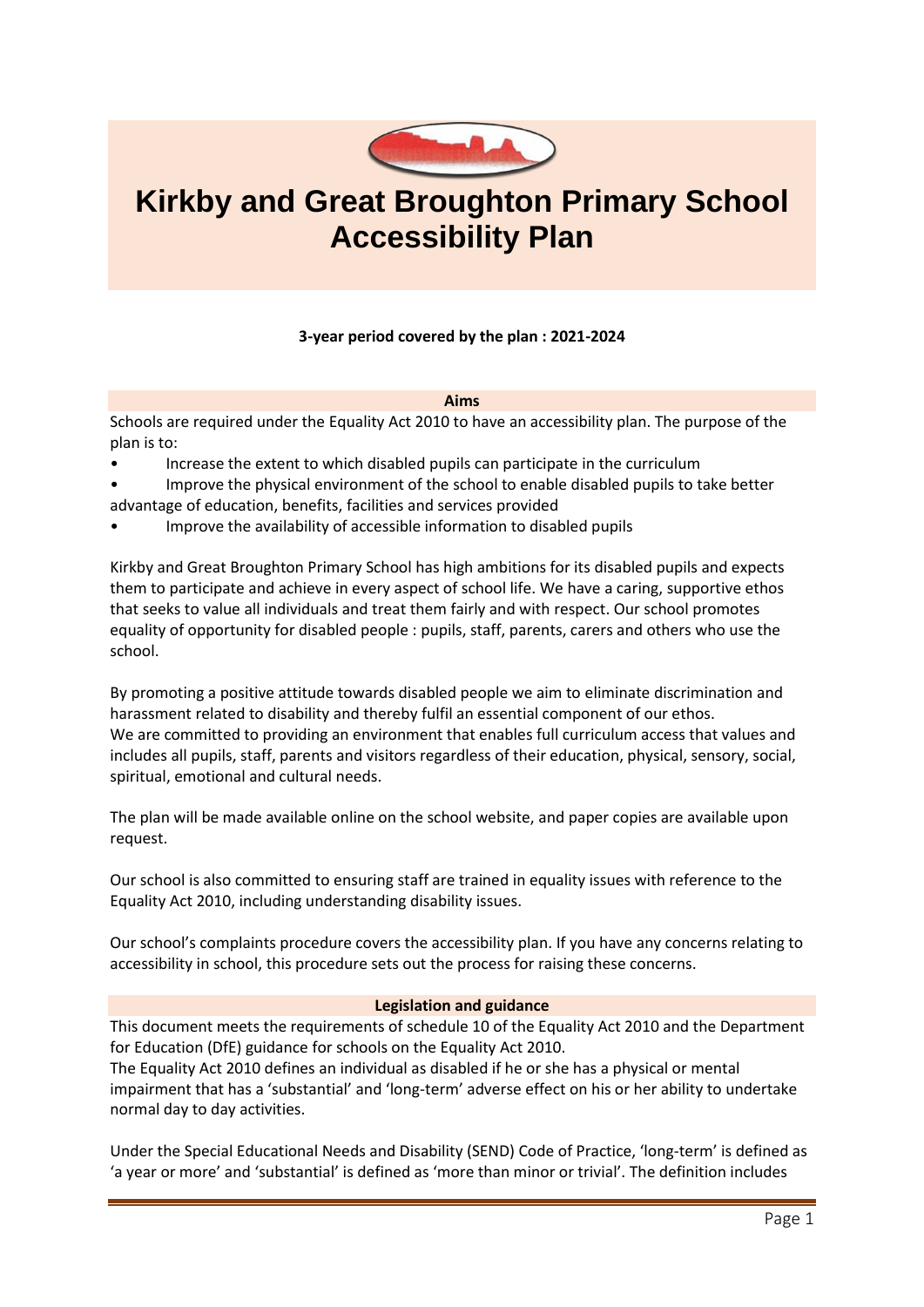sensory impairments such as those affecting sight or hearing, and long-term health conditions such as asthma, diabetes, epilepsy and cancer.

Schools are required to make 'reasonable adjustments' for pupils with disabilities under the Equality Act 2010, to alleviate any substantial disadvantage that a disabled pupil faces in comparison with non-disabled pupils. This can include, for example, the provision of an auxiliary aid or adjustments to premises.

It is a requirement that the school's accessibility plan is resourced, implemented and reviewed and revised as necessary.

The Accessibility Plan shows how access is to be improved for disabled children, staff and visitors to the school within a given timeframe and anticipating the need to make reasonable adjustments to accommodate their needs where practical.

Attached is a set of actions showing how the school will address the priorities identified in the plan.

#### **Information from pupil data and school audit**

Kirkby and Great Broughton Primary School has 5 classes from Reception to Year 6. Initial information to establish the profile of the pupils entering school is gathered by school staff. The information is collated prior to starting school by

- Parent discussions
- Induction meetings
- Information gathered from previous settings and providers

### **Information gathering in relation to the recruitment, development and retention of disabled employees**

Kirkby and Great Broughton Primary School follows local authority guidance on the collecting of information on disabled employees and the recruitment of new staff. This information will be available on the local authority school staffing database. It will be analysed by our school to show where disabled staff are deployed across the school. Other areas of analysis will cover: seniority, TLR payments, permanency of staff, CPD, disciplinary and capability proceedings, harassment and bullying, sickness and those leaving the profession early. Those staff who voluntarily provide information will be assured that it is used confidentially to inform working practice and conditions.

All staff will be supported by the local authority agreed policies on sickness and returning to work. Our school would seek to contact the 'Access to work' scheme to explore possible support to staff if required during their employment.

The needs of all pupils and staff, including disabled pupils, are considered when planning and delivering all aspects of the curriculum. It is the responsibility of the SENCO, Headteacher and SLT to and ensure that teaching matches the learning needs of all children.

Each teacher is aware of the individual needs of all of the pupils. This informs the;

- Physical environment
- Curriculum provision
- And the written information shared.

Data is stored centrally by the SENCo on each child to inform the accessibility requirements of the school.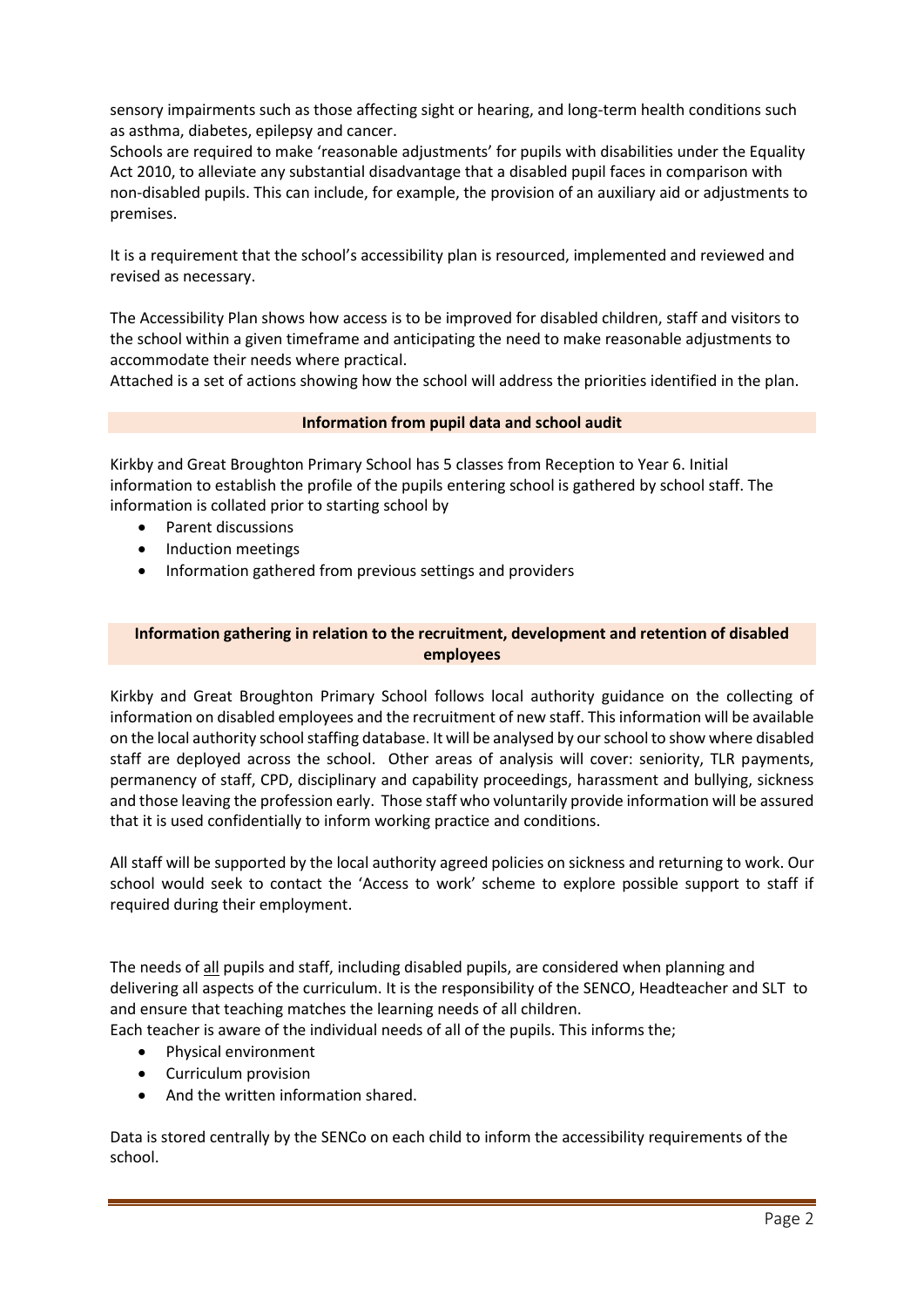Where we have disabled staff, parents and service providers we will provide a response to suggestions on how we can improve our disability scheme and its priorities. This would inform considerations that may be required to make reasonable adjustments

The Accessibility Plan will also coincide with the School Development Plan and the School Self Evaluation Plan

The School Accessibility Plan will be shared and coordinated with other services and agencies when necessary e.g.

- $\checkmark$  With the LA's accessibility strategy
- ✓ Social services
- $\checkmark$  Health agencies, particularly in respect of meeting the health needs of the disabled pupils in school.

We will consult with experts when new situations regarding children with disabilities are experienced. The Governors and Headteacher will work closely with the Local Authority.

#### **Monitoring arrangements**

This document will be reviewed every 3 years, but may be reviewed and updated more frequently if necessary.

### **Links with other policies**

This accessibility plan is linked to the following policies and documents:

- Risk assessment policy
- Health and safety policy
- Equality information and objectives (public sector equality duty) statement for publication
- Special educational needs (SEN) information report
- Supporting pupils with medical conditions policy
- Curriculum Policy
- •Special Educational Needs Policy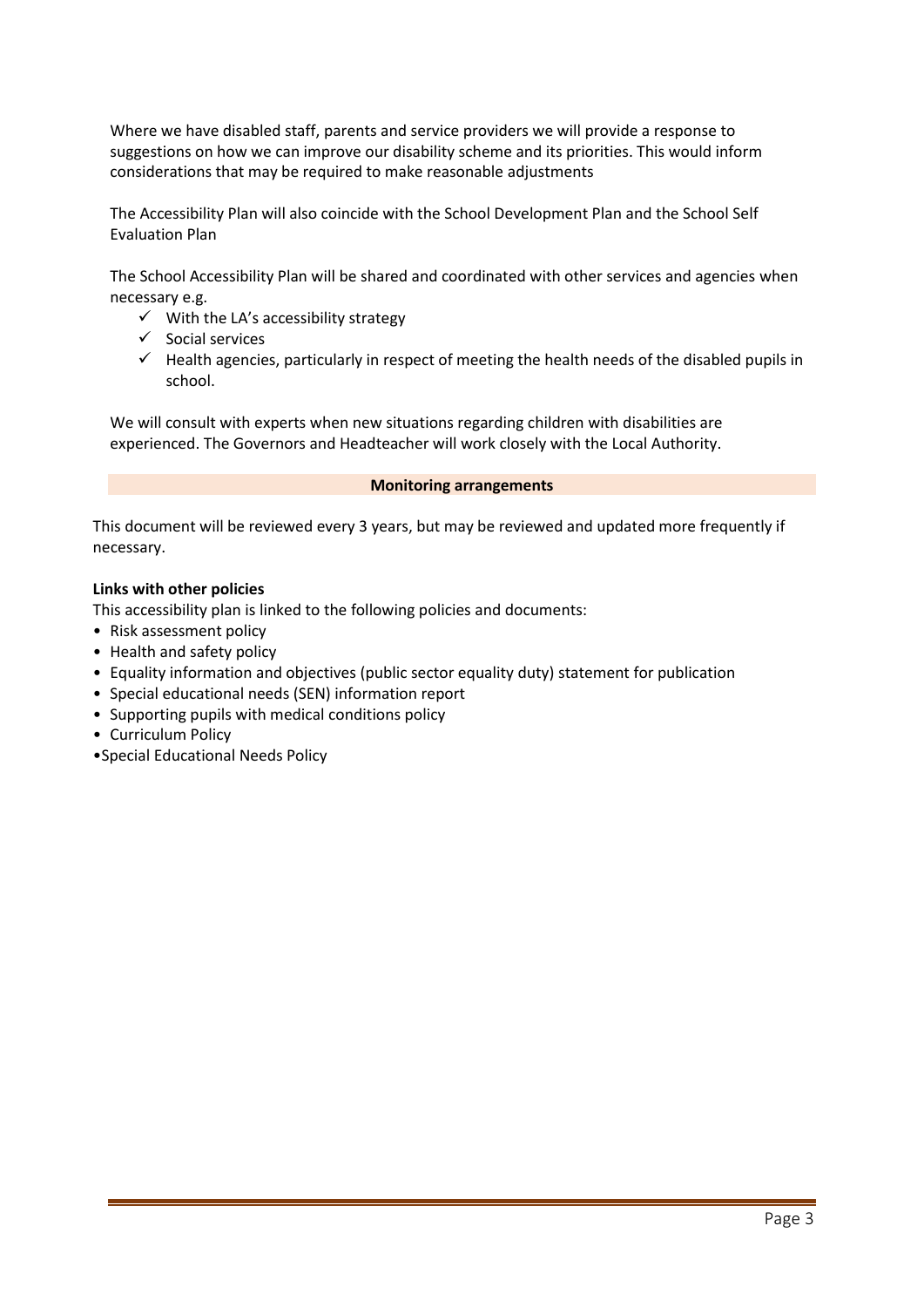# **Access to the Physical Environment**

- ✓ Kirkby and Great Broughton Primary School is a single level building . There is disabled access from the front of the school the outside footpaths and yard area.
- $\checkmark$  The main door operates on a mechanised system.
- $\checkmark$  There is a designated disabled toilet.
- ✓ The school has internal emergency signage and escape routes are clearly marked

| <b>Targets</b>                                                                           | <b>Strategies</b>                                                                                                       | <b>Timescale</b> | <b>Success Criteria</b>                                                                               |
|------------------------------------------------------------------------------------------|-------------------------------------------------------------------------------------------------------------------------|------------------|-------------------------------------------------------------------------------------------------------|
| School is aware of the access needs of<br>disabled children, staff and<br>parent/carers. | Create access plans for individual disabled<br>a)<br>children as part of IEP process;                                   | As required      | Individual plans in place for all disabled pupils and all staff<br>aware of all pupils' access needs. |
|                                                                                          | Whilst maintaining confidentiality access needs<br>b)<br>of staff and governors ascertained and where<br>necessary met. |                  | Greater inclusivity of all staff and governors enabling<br>participation in meetings etc.             |
| Ensure that all disabled individuals can<br>be safely evacuated.                         | Put in place Personal Emergence Evacuation<br>la I<br>Plans for all as required;                                        | As required      | All disabled individuals and staff working with them are safe<br>and confident in event of fire.      |
|                                                                                          | Develop a system to ensure all staff are aware of<br>their responsibilities.                                            |                  |                                                                                                       |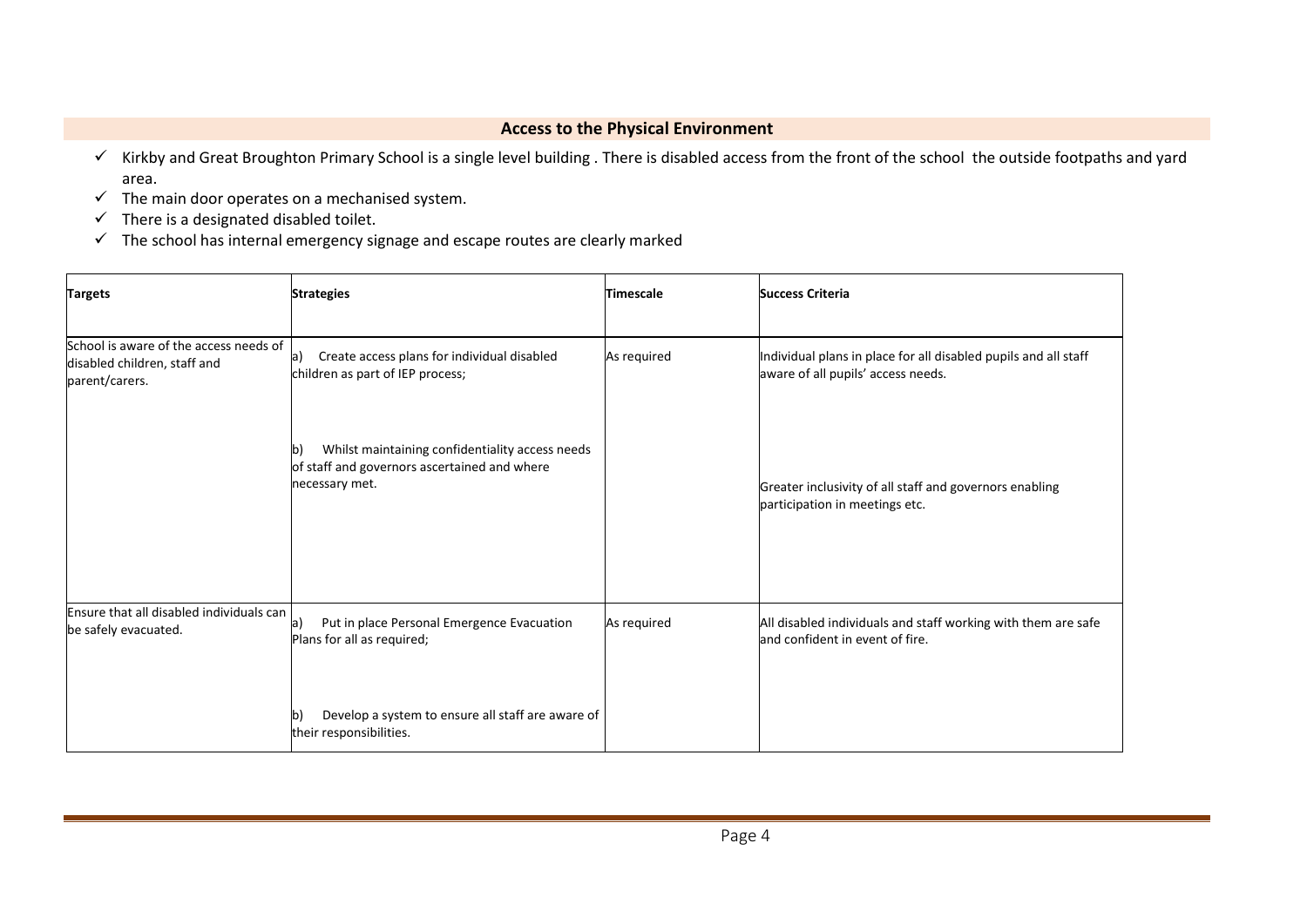| <b>Access to the Curriculum</b>                                                                                                                 |                                                                                     |                  |                         |                                                                                                    |  |
|-------------------------------------------------------------------------------------------------------------------------------------------------|-------------------------------------------------------------------------------------|------------------|-------------------------|----------------------------------------------------------------------------------------------------|--|
| <b>Targets</b>                                                                                                                                  | <b>Strategies</b>                                                                   | <b>Timescale</b> | <b>Responsibilities</b> | <b>Success Criteria</b>                                                                            |  |
| Increase confidence of staff in<br>differentiating the curriculum.                                                                              | a) SEN/ Inclusion Policy in place and in reviewed every 3<br>use;                   | vears            | Headteacher             | Raised confidence of staff in strategies for<br>differentiation and increased pupil participation. |  |
|                                                                                                                                                 | Regular staff training in inclusive<br>b)<br>practices and resources including SEN. |                  |                         |                                                                                                    |  |
| Ensure all staff are aware of<br>disabled children's curriculum <sup>a)</sup><br>access.                                                        | Set up system of individual access As required<br>plans for disabled children;      |                  | Headteacher             |                                                                                                    |  |
|                                                                                                                                                 | Set up system for information to<br>lb)<br>be shared with appropriate staff.        |                  |                         |                                                                                                    |  |
| Ensure all staff have undertaken<br>disability equality training.<br>Headteacher to disseminate via<br>Equalities Scheme, shared with<br>staff. | Equalities scheme in place, staff and<br>governors aware of scheme.                 | annually         | <b>HT</b>               | All staff work from a disability equality perspective.                                             |  |
| Ensure staff running extra<br>curricular clubs are aware of<br>disabilities and are supported to<br>adapt provision where necessary             | Communicate with staff<br>a)<br>running clubs                                       | When required    | HT/SENCO                | Children access extra curricular activities                                                        |  |
|                                                                                                                                                 | Train and support staff when<br>b)<br>required                                      |                  |                         |                                                                                                    |  |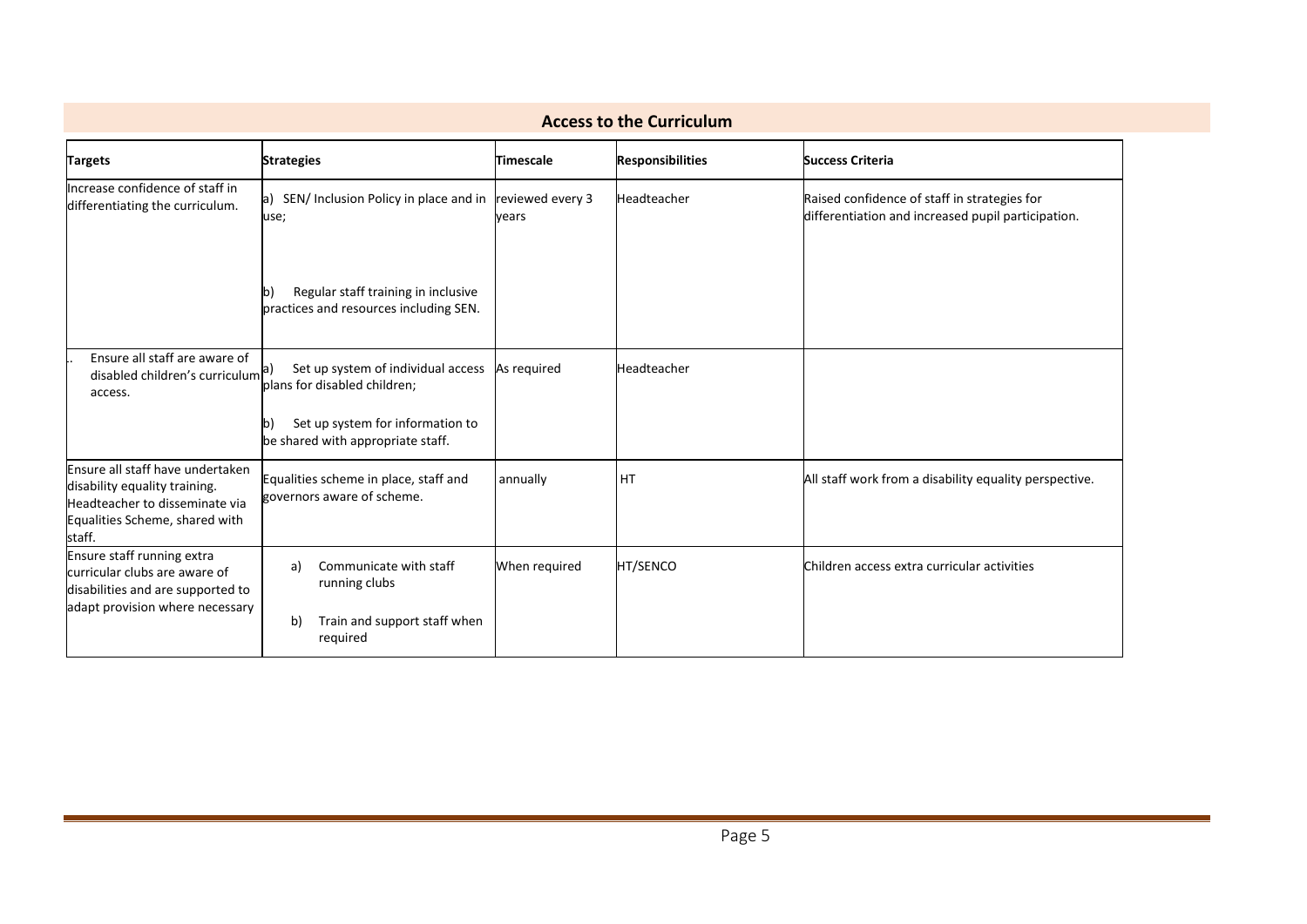# **Access to Information**

- ✓ All information shared takes account of the needs of the pupils. Advice is sought from specialist agencies e.g. hearing impairment agency with regards to specific needs, when they arise e.g. large print needed or use of a hearing aid.
- ✓ The views of the parents/pupils and staff are taken account of on a regular basis, this informs the way that written information is delivered.
- Preferences of parents will be taken account of.
- $\checkmark$  See action plan for increasing the accessibility of written information

| <b>Targets</b>                                                                         | <b>Strategies</b>                                                                                                                                                                            | Timescale | <b>Success Criteria</b>                                                                             |
|----------------------------------------------------------------------------------------|----------------------------------------------------------------------------------------------------------------------------------------------------------------------------------------------|-----------|-----------------------------------------------------------------------------------------------------|
|                                                                                        |                                                                                                                                                                                              |           |                                                                                                     |
| Review information to parents/carers<br>to ensure it is accessible.                    | Ask parents/carers about access needs when child As required<br>a)<br>is admitted to school<br>Be prepared to produce information in alternative<br>b)<br>formats e.g. large print, Braille. |           | All parents getting information in format that they can<br>access e.g. CDrom, large print, Braille. |
| Liaise with Nursery and other pre-<br>school providers.                                | Visit the setting to see the children/ talk to parents As required<br>la)<br>and staff.                                                                                                      |           | Needs are known on entry.                                                                           |
| Liaise with sending school for pupils<br>transferring from another Primary<br>setting. | Invite children into school before starting date -<br>$\mathsf{b}$<br>talk to parents.                                                                                                       |           | Child is fully included in relevant class.                                                          |